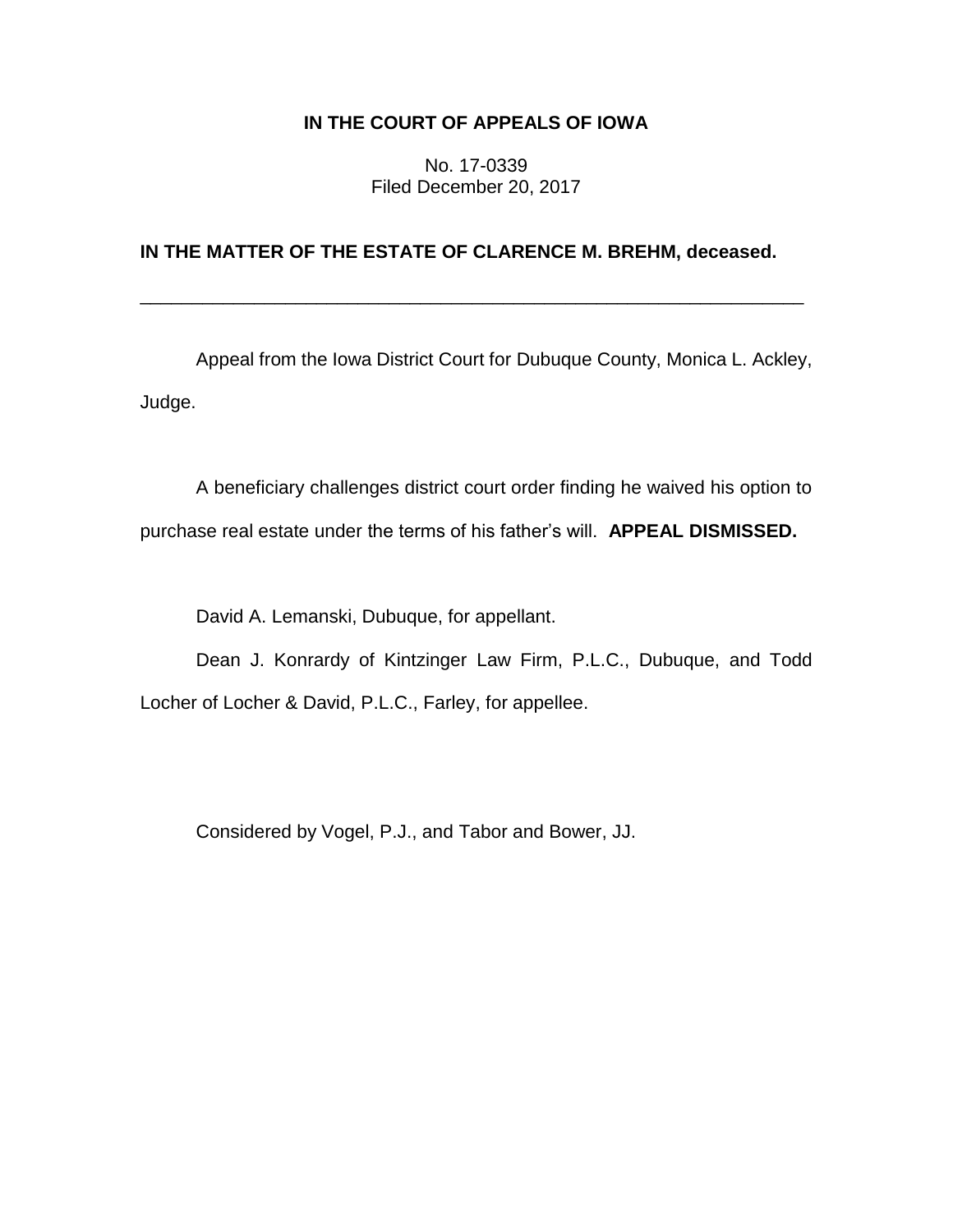### **VOGEL, Presiding Judge.**

## **I. Background Facts and Proceedings**

Clarence Brehm died April 13, 2015, leaving a will that gave his son, Douglas Brehm, a one-third interest in his farm real estate, and gave him the option to buy the remaining two-thirds from his estate for \$92,000. The will also provided that if Douglas elected not to purchase the remaining two-thirds of the real estate, "this gift shall lapse and the property shall be sold by my estate on the open market" with the proceeds divided equally between Janet (his surviving spouse), Douglas, and Douglas's sister. The will nominated Janet to serve as executor of the estate.

On June 26, 2015, Janet elected to take her share against the will. Thereafter, on September 4, Douglas filed notice to exercise his right to purchase the remaining two-thirds of the real estate. On September 18, Janet, as executor, filed the probate inventory reflecting the real estate appraised at \$767,314.

The district court ordered a referee be appointed to identify Janet's elective share, provide direction as to the distribution of proceeds, and provide direction as to the allocation of income and expenses related to the farm. On June 6, 2016, the referee submitted his report finding Janet's election against the will rendered Douglas's option to purchase, for \$92,000, a legal impossibility because the fair market value of Janet's elective share as of Clarence's date of death was valued much higher. On July 14, the district court entered an order confirming most of the referee's findings and providing Douglas sixty days from the filing of a new appraisal to submit his intent to purchase the remaining portion of the real estate. Douglas did not appeal from this order. The new appraisal was filed on September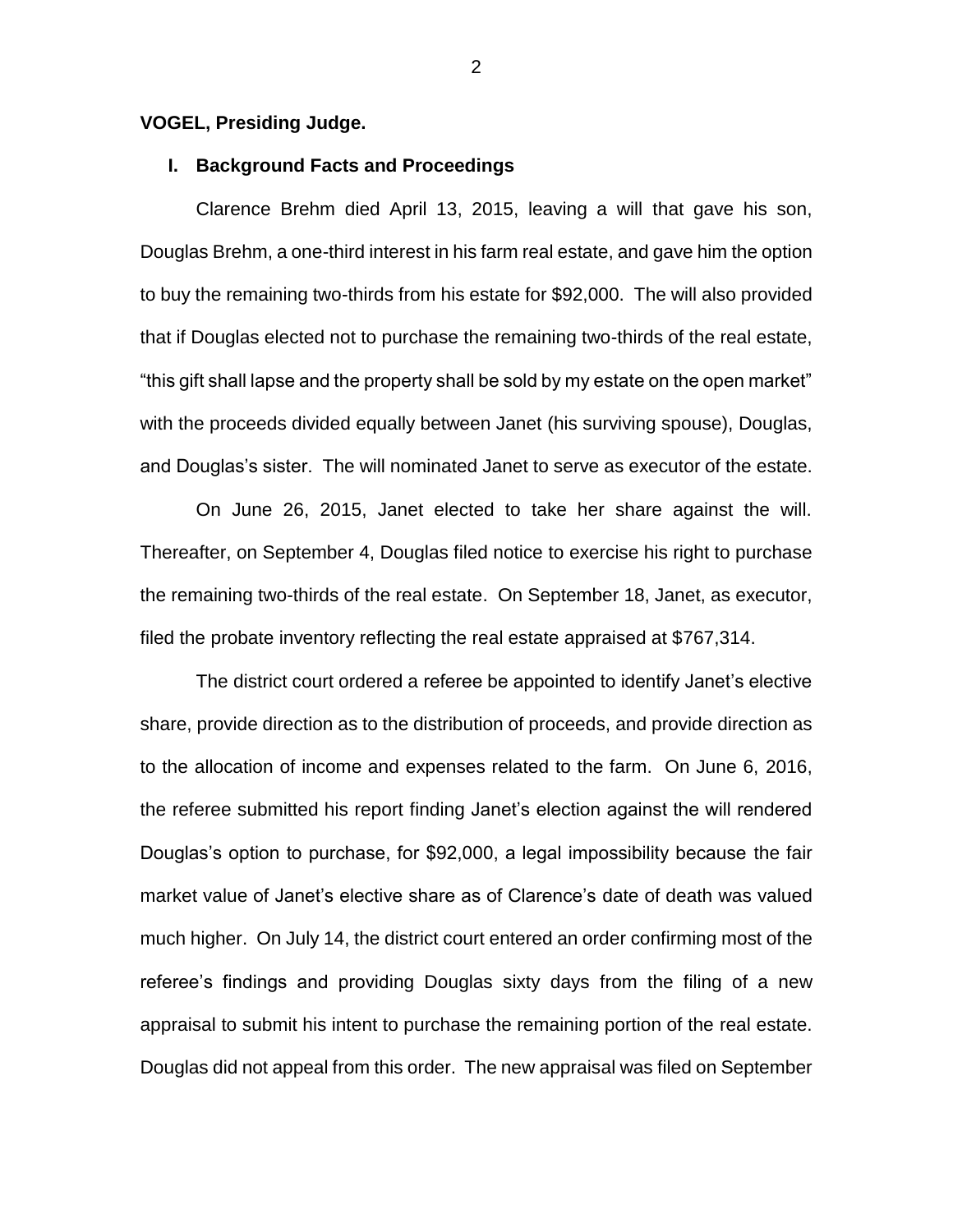30. With no filing by Douglas of an intent to purchase, the district court entered an order on February 16, 2017, confirming Janet was authorized to sell the real estate.

Douglas filed a notice of appeal on March 2, 2017.

#### **II. Standard of Review**

Except for actions to set aside or to contest wills, for the involuntary appointment of a guardian or conservator, or for the establishment of contested claims, probate cases are tried in equity. Iowa Code § 633.33 (2015). We determine the probate court was acting in equity in approving the referee's report and establishing directives for the exercise of the option to purchase. Our review is therefore de novo. Iowa R. App. P. 6.907.

### **III. Jurisdiction**

On appeal, Douglas first asserts the district court erred in permitting the sale of the real estate because he elected to purchase the real estate for \$92,000 on September 4, 2015, and has never withdrawn that election. Janet asserts this court does not have jurisdiction because Douglas's appeal was untimely. We agree.

As noted above, Janet elected to take her share of the estate instead of what was provided for her in the will. *See* Iowa Code § 633.236 (allowing for the surviving spouse to take an elective share). Since the parties could not agree to the amount of Janet's elective share, Janet filed an application to have the share set off by a referee. *See id*. § 633.247 (allowing for a referee appointed by the court to set off the share of the surviving spouse). After a hearing on the application, a referee was appointed. *See id.* § 633.248 (allowing the court to set a hearing for the appointment of a referee).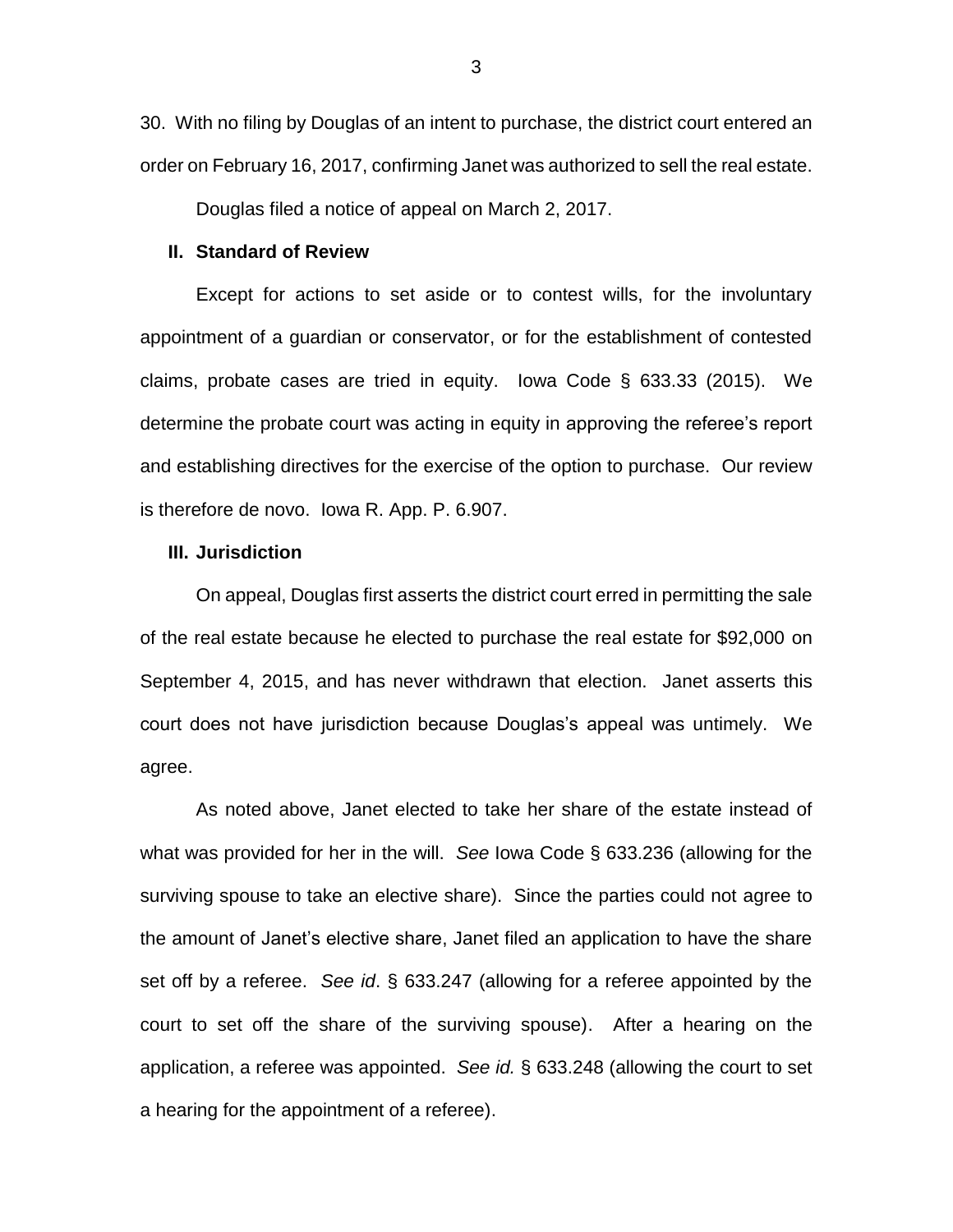On July 14, 2016, the district court entered an order adopting most of the referee's report, with the remaining portion to be confirmed upon receipt of an appraisal. *See id*. §§ 633.36, 633.251; *In re Estate of Jarvis*, 185 N.W.2d 753, 756 (Iowa 1971). Critical to this appeal, the July 14 order gave Douglas sixty days after the filing of the appraisal to submit his intent to exercise his right to purchase the remaining portion of the real estate. Had Douglas not agreed with the court's order as to method, timeframe, or even the necessity of having to submit his intent to purchase the real estate again, he should have appealed from that order. He did not.<sup>1</sup>

Iowa Code section 633.36 states: "All orders and decrees of the court sitting in probate are final decrees as to the parties having notice and those who have appeared without notice." Only after the district court authorized the sale of the real estate on February 16, 2017 after Douglas failed to submit his intent to purchase the real estate, did Douglas appeal, bypassing the substance of the July 14, 2016 order. The district court's July 14 order confirming the referee's report and directing Douglas "to submit his intent to exercise his right to purchase the remaining two-thirds" was a final decree and was appealable as a matter of right within thirty days of that date. Iowa R. App. P. 6.101(1)(b) ("A notice of appeal must be filed within 30 days after the filing of the final order or judgment."). Douglas did not file an appeal within thirty days, making his subsequent appeal untimely, and we have no jurisdiction to consider his claim that his initial election to purchase

 $\overline{a}$ 

 $1$  Nor did Douglas submit his intent to purchase within the sixty-day timeframe.